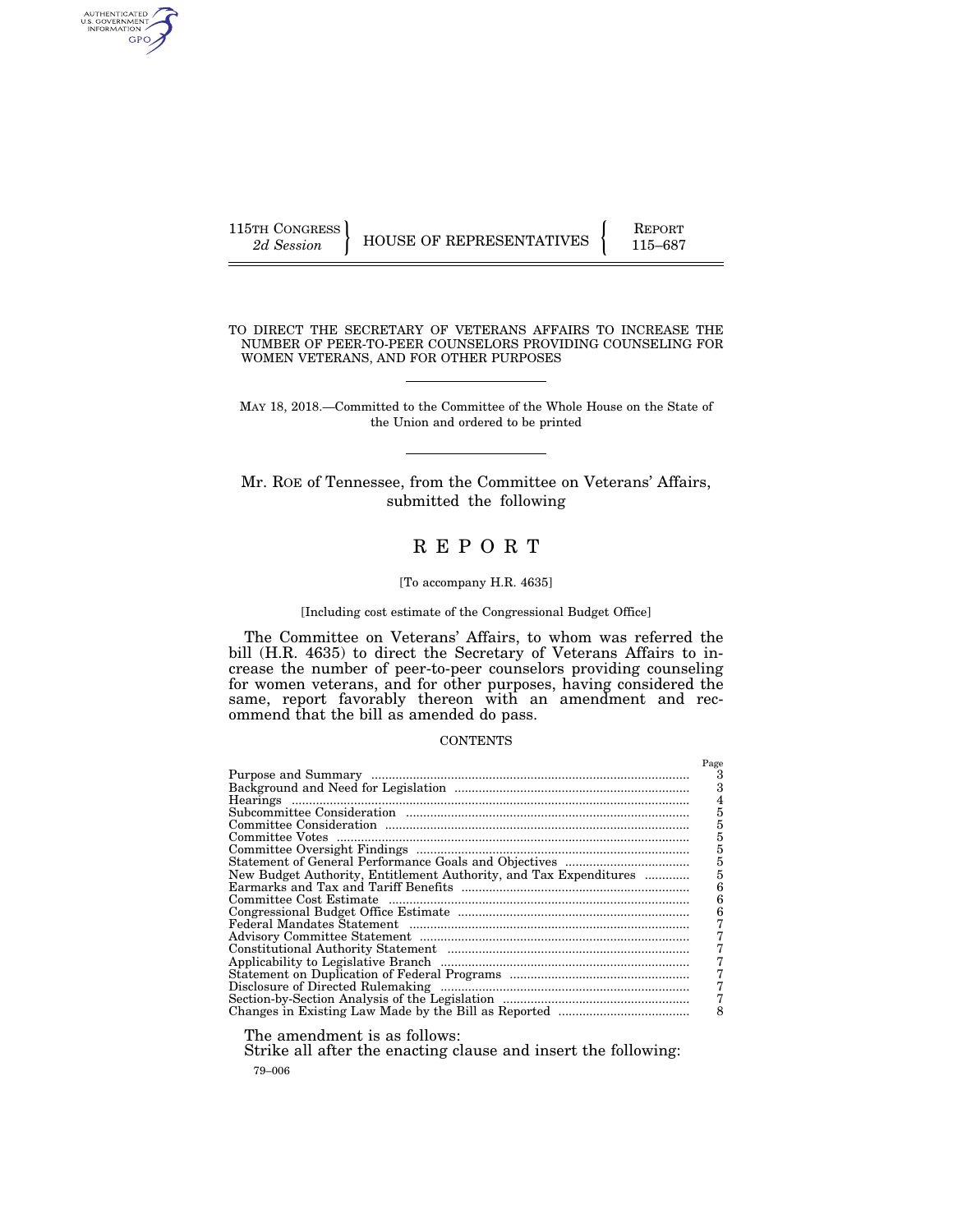#### **SECTION 1. PEER SUPPORT COUNSELING PROGRAM FOR WOMEN VETERANS.**

(a) IN GENERAL.—Section 1720F(j) of title 38, United States Code, is amended by adding at the end the following new paragraph:

''(4)(A) As part of the counseling program under this subsection, the Secretary shall emphasize appointing peer support counselors for women veterans. To the de-gree practicable, the Secretary shall seek to recruit women peer support counselors with expertise in—

 $(i)$  female gender-specific issues and services:

''(ii) the provision of information about services and benefits provided under laws administered by the Secretary; or

''(iii) employment mentoring.

''(B) To the degree practicable, the Secretary shall emphasize facilitating peer support counseling for women veterans who are eligible for counseling and services under section 1720D of this title, have post-traumatic stress disorder or suffer from another mental health condition, are homeless or at risk of becoming homeless, or are otherwise at increased risk of suicide, as determined by the Secretary. ''(C) The Secretary shall conduct outreach to inform women veterans about the

program and the assistance available under this paragraph. ''(D) In carrying out this paragraph, the Secretary shall coordinate with such com-

munity organizations, State and local governments, institutions of higher education, chambers of commerce, local business organizations, organizations that provide legal

assistance, and other organizations as the Secretary considers appropriate. ''(E) In carrying out this paragraph, the Secretary shall provide adequate training for peer support counselors, including training carried out under the national pro-gram of training required by section 304(c) of the Caregivers and Veterans Omnibus Health Services Act of 2010 (38 U.S.C. 1712A note)."

(b) FUNDING.—The Secretary of Veterans Affairs shall carry out paragraph  $(4)$  of section 1720F(j) of title 38, United States Code, as added by subsection  $(a)$ , using funds otherwise made available to the Secretary. No ad to be appropriated by reason of such paragraph.

(c) REPORT TO CONGRESS.—Not later than two years after the date of the enactment of this Act, the Secretary of Veterans Affairs shall submit to the Committees on Veterans' Affairs of the Senate and House of Representatives a report on the peer support counseling program under section 1720F(j) of title 38, United States Code, as amended by this section. Such report shall include—

(1) the number of peer support counselors in the program;

(2) an assessment of the effectiveness of the program; and

(3) a description of the oversight of the program.

#### AMENDMENT IN THE NATURE OF A SUBSTITUTE TO H.R. 4635 OFFERED BY MR. COFFMAN OF COLORADO

## Strike all after the enacting clause and insert the following:

#### **SECTION 1. PEER SUPPORT COUNSELING PROGRAM FOR WOMEN VET-ERANS.**

(a) IN GENERAL.—Section 1720F(j) of title 38, United States Code, is amended by adding at the end the following new paragraph:

 $\mathcal{L}(4)(A)$  As part of the counseling program under this subsection, the Secretary shall emphasize appointing peer support counselors for women veterans. To the degree practicable, the Secretary shall seek to recruit women peer support counselors with expertise in—

''(i) female gender-specific issues and services;

"(ii) the provision of information about services and benefits provided under laws administered by the Secretary; or

''(iii) employment mentoring.

''(B) To the degree practicable, the Secretary shall emphasize facilitating peer support counseling for women veterans who are eligible for counseling and services under section 1720D of this title, have post-traumatic stress disorder or suffer from another mental health condition, are homeless or at risk of becoming homeless, or are otherwise at increased risk of suicide, as determined by the Secretary.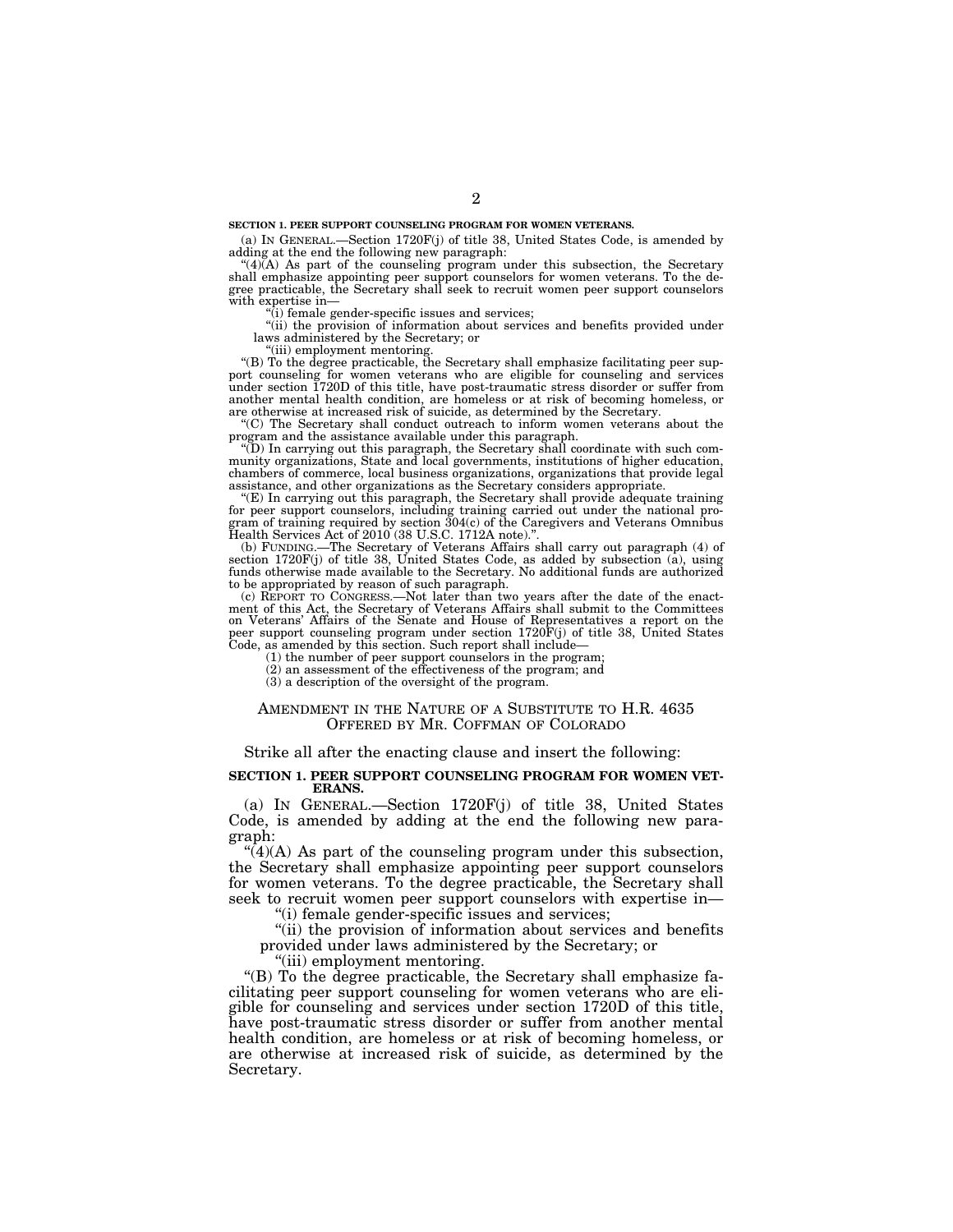''(C) The Secretary shall conduct outreach to inform women veterans about the program and the assistance available under this paragraph.

" $(D)$  In carrying out this paragraph, the Secretary shall coordinate with such community organizations, State and local governments, institutions of higher education, chambers of commerce, local business organizations, organizations that provide legal assistance, and other organizations as the Secretary considers appropriate.

 $E(E)$  In carrying out this paragraph, the Secretary shall provide adequate training for peer support counselors, including training carried out under the national program of training required by section 304(c) of the Caregivers and Veterans Omnibus Health Services Act of 2010 (38 U.S.C. 1712A note).''.

(b) FUNDING.—The Secretary of Veterans Affairs shall carry out paragraph (4) of section  $1720F(j)$  of title 38, United States Code, as added by subsection (a), using funds otherwise made available to the Secretary. No additional funds are authorized to be appropriated by reason of such paragraph.

(c) REPORT TO CONGRESS.—Not later than two years after the date of the enactment of this Act, the Secretary of Veterans Affairs shall submit to the Committees on Veterans' Affairs of the Senate and House of Representatives a report on the peer support counseling program under section  $1720F(j)$  of title 38, United States Code, as amended by this section. Such report shall include—

- (1) the number of peer support counselors in the program;
- (2) an assessment of the effectiveness of the program; and
- (3) a description of the oversight of the program.

## PURPOSE AND SUMMARY

H.R. 4635, as amended, would require the Department of Veterans Affairs (VA) to ensure that the existing peer support counseling program includes peer counselors for women veterans. Representative Mike Coffman of Colorado introduced H.R. 4635 on December 13, 2017.

## BACKGROUND AND NEED FOR LEGISLATION

With a population of almost 2 million and growing, women represent an increasingly significant segment of the veteran population.<sup>1</sup> However, there are indications that military service and veteran status may affect women differently than men and that women veterans may lack equitable access to peer support opportunities during and after their transition from military service. For example, a 2014 report by the Disabled American Veterans (DAV) found that women face barriers to recognition as veterans and to VA services and benefits.<sup>2</sup> According to DAV, "[t]he vast majority of these deficiencies result from a disregard for the differing needs of women veterans and a focusing on the 80 percent solutions for

<sup>1</sup> U.S. Department of Veterans Affairs, Office of Suicide Prevention. *Suicide among Veterans and Other Americans* 2001–2014. August 3, 2016. https://www.mentalhealth.va.gov/docs/

<sup>2016</sup>suicidedatareport.pdf<br><sup>2</sup> Disabled American Veterans. *Women Veterans: The Long Journey Home*. September 24,<br>2014. https://www.dav.org/wp-content/uploads/women-veterans-study.pdf.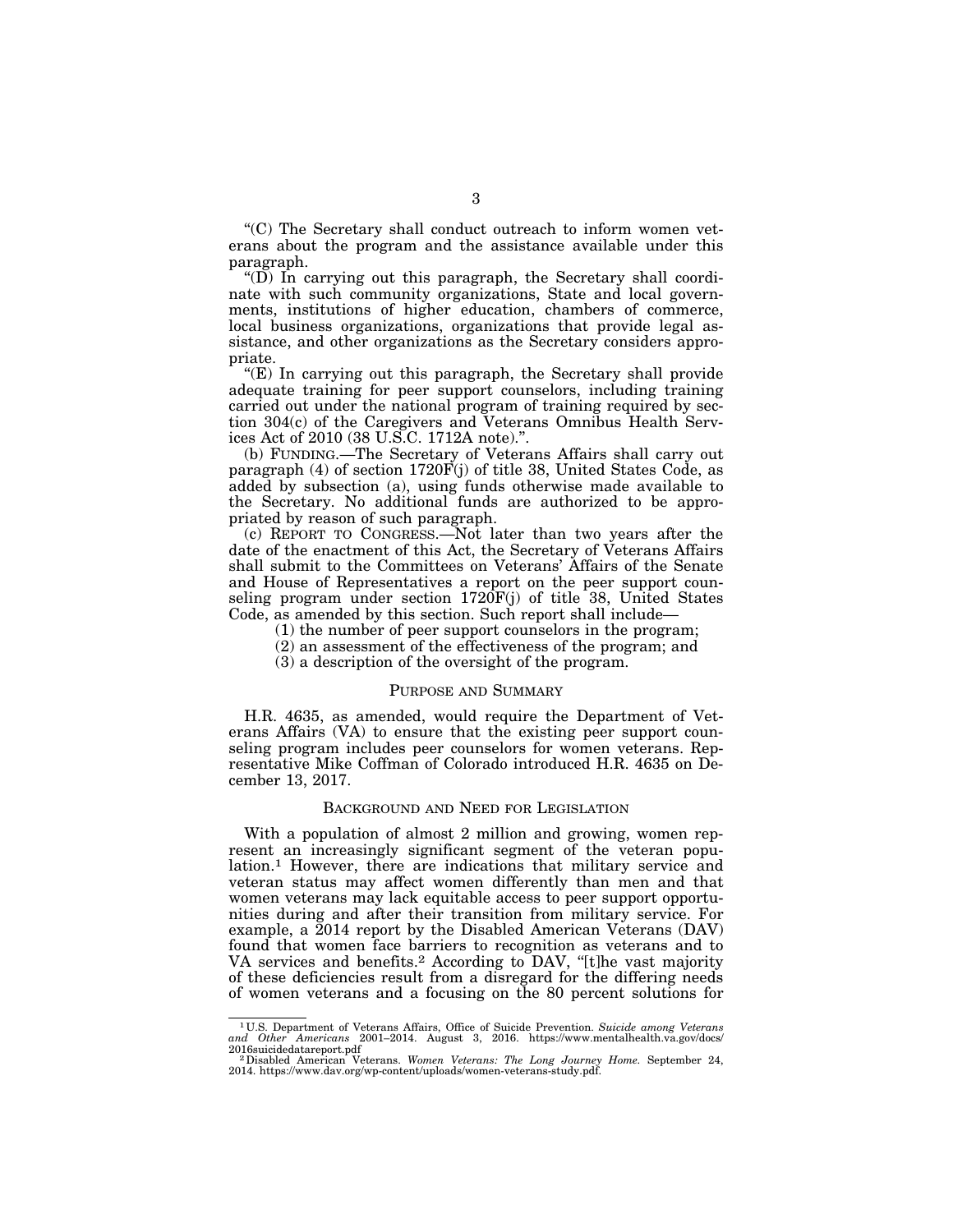men who dominate in both numbers and the public consciousness.'' 3

Section 1720F(j) of title 38 United States Code (U.S.C.) requires VA's comprehensive program for suicide prevention among veterans to include a peer support counseling program under which veterans are allowed to volunteer to serve as peer counselors to assist other veterans with mental health and readjustment issues and to conduct outreach to veterans and their families. The Committee strongly supports this and other VA peer support programs and believes them to be beneficial in assisting veterans, particularly those who are struggling with mental health or substance abuse issues, achieve successful recovery and reintegration, reduce stigma, and increase adherence to plans of care. However, the Committee is concerned that the existing volunteer peer support counselor program may not include sufficient volunteer peer support counselors who are women veterans or who are fluent in issues important to woman veterans.

Section 2 of the bill would require that, when carrying out the existing volunteer peer support counseling program, VA emphasize appointing volunteer peer support counselors for women veterans and, to the extent practicable, seek to recruit volunteer peer support counselors for women veterans with certain relevant expertise. To ensure such volunteer peer support counselors are paired with the veterans most in need of their services, section 2 of the bill would further require that VA emphasize assigning volunteer peer support counselors to women veterans who have experienced military sexual trauma, have been diagnosed with post-traumatic stress disorder (PTSD) or another mental health condition, are homeless or at-risk of homelessness, or are otherwise at an increased risk of suicide as determined by VA. VA would also be required to conduct outreach to women veterans regarding the availability of volunteer peer support counselors and to report to Congress on the volunteer peer support counseling program. It is the Committee's expectation that, to the extent possible, VA will make a reasonable effort to recruit a sufficient number of women volunteer peer support counselors to meet the demand for such counselors across the VA healthcare system, recognizing that such demand will vary from facility to facility and that VA's ability to recruit volunteers may also vary.

#### **HEARINGS**

On April 17, 2018, the Subcommittee on Health conducted a legislative hearing on a number of bills including H.R. 4635.

The following witnesses testified:

The Honorable Beto O'Rourke, U.S. House of Representatives, 16th District, Texas; The Honorable Tim Walberg, U.S. House of Representatives, 7th District; Michigan; The Honorable Neal Dunn, U.S. House of Representatives, 2nd District, Florida; The Honorable Luis Correa, U.S. House of Representatives, 46th District, California; The Honorable Mike Coffman, U.S. House of Representatives, 6th District, Colorado; Louis J. Celli, Director, National Veterans Affairs and Rehabilitation Division, The American Legion; Adrian M. Atizado, Deputy Na-

<sup>3</sup> Ibid.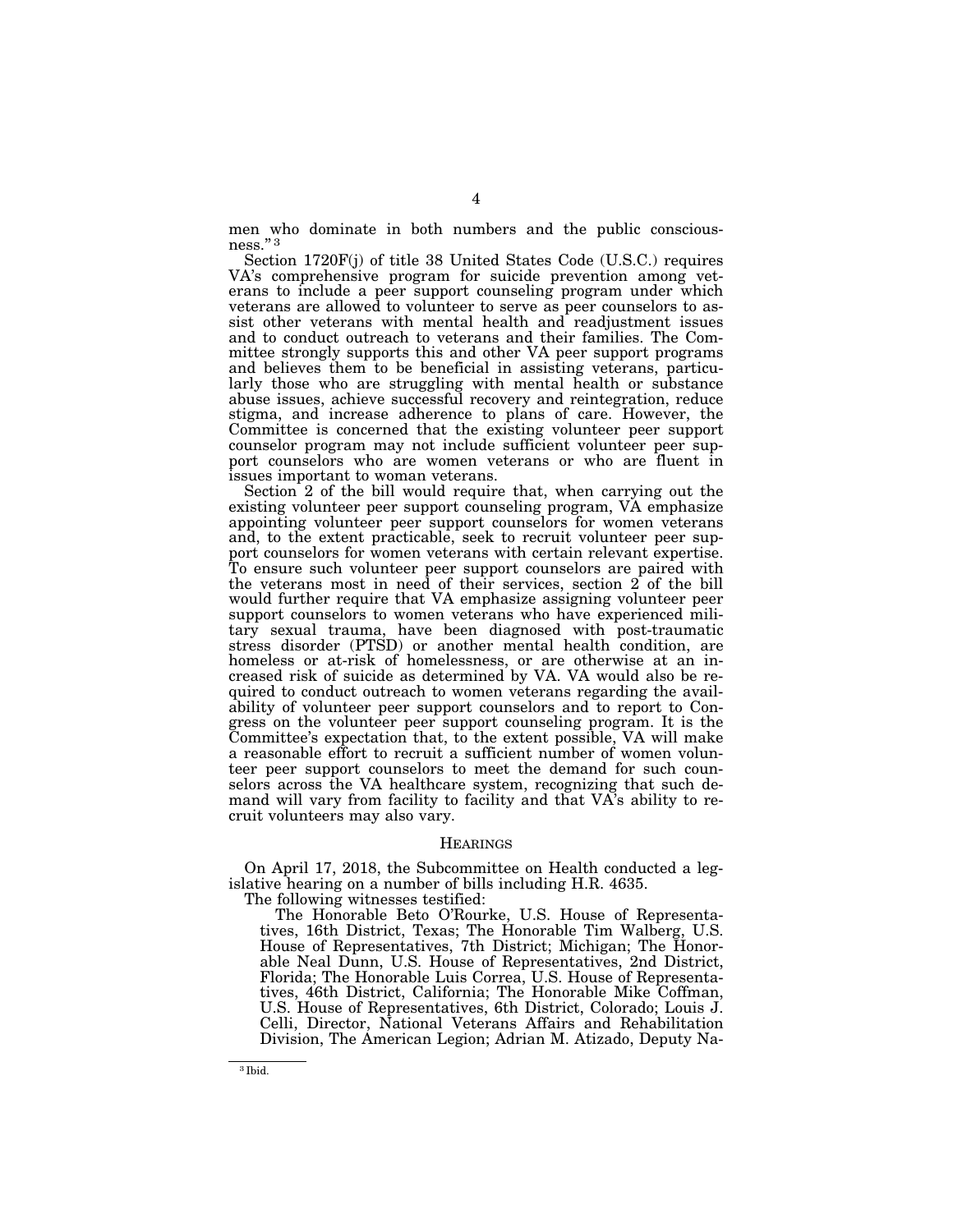tional Legislative Director, Disabled American Veterans; Sarah S. Dean, Associate Legislative Director, Paralyzed Veterans of America; and Kayda Keleher, Associate Director, National Legislative Service, Veterans of Foreign Wars of the United States. Statements for the record were submitted by:

The Elizabeth Dole Foundation; the Independence Fund; Veteran Cannabis Project; Wounded Warrior Project; and Iraq and Afghanistan Veterans of America.

#### SUBCOMMITTEE CONSIDERATION

There was no Subcommittee consideration of H.R. 4635.

#### COMMITTEE CONSIDERATION

On May 8, 2018, the full Committee met in open markup session, a quorum being present, and ordered H.R. 4635, as amended, to be reported favorably to the House of Representatives by voice vote. During consideration of the bill, the following amendment was considered and agreed to by voice vote:

An amendment in the nature of a substitute offered by Representative Mike Coffman of Colorado.

#### COMMITTEE VOTES

In compliance with clause 3(b) of rule XIII of the Rules of the House of Representatives, there were no recorded votes taken on amendments or in connection with ordering H.R. 4635, as amended, reported to the House. A motion by Representative Tim Walz of Minnesota, Ranking Member of the Committee on Veterans' Affairs, to report H.R. 4635, as amended, favorably to the House of Representatives was adopted by voice vote.

## COMMITTEE OVERSIGHT FINDINGS

In compliance with clause  $3(c)(1)$  of rule XIII and clause  $(2)(b)(1)$ of rule X of the Rules of the House of Representatives, the Committee's oversight findings and recommendations are reflected in the descriptive portions of this report.

## STATEMENT OF GENERAL PERFORMANCE GOALS AND OBJECTIVES

In accordance with clause  $3(c)(4)$  of rule XIII of the Rules of the House of Representatives, the Committee's performance goals and objectives are to ensure that there is a sufficient availability of volunteer peer support counselors across the VA healthcare system to provide volunteer peer support counseling services to the growing population of women veterans.

## NEW BUDGET AUTHORITY, ENTITLEMENT AUTHORITY, AND TAX **EXPENDITURES**

In compliance with clause  $3(c)(2)$  of rule XIII of the Rules of the House of Representatives, the Committee adopts as its own the estimate of new budget authority, entitlement authority, or tax expenditures or revenues contained in the cost estimate prepared by the Director of the Congressional Budget Office pursuant to section 402 of the Congressional Budget Act of 1974.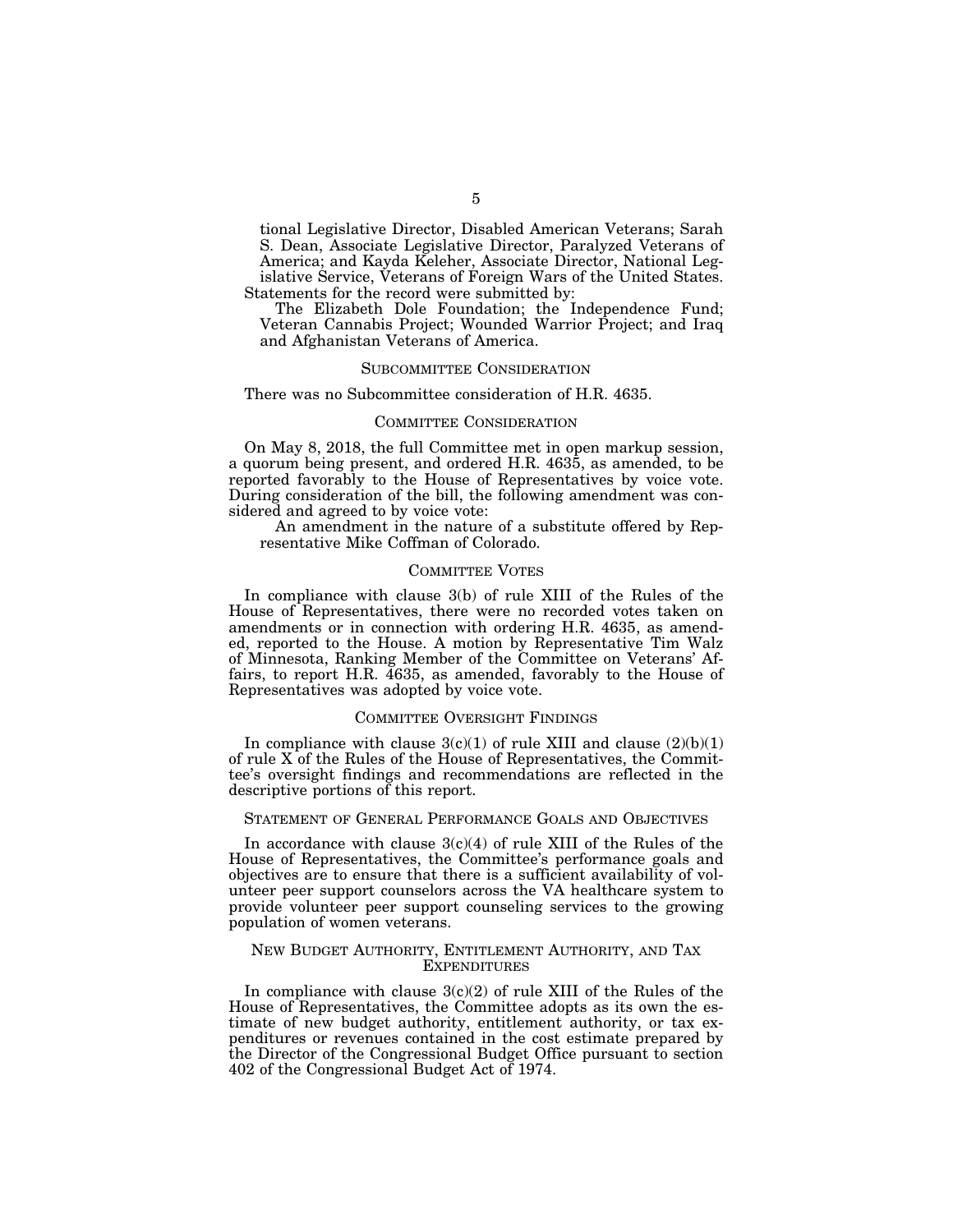## EARMARKS AND TAX AND TARIFF BENEFITS

H.R. 4635, as amended, does not contain any Congressional earmarks, limited tax benefits, or limited tariff benefits as defined in clause 9 of rule XXI of the Rules of the House of Representatives.

#### COMMITTEE COST ESTIMATE

The Committee adopts as its own the cost estimate on H.R. 4635, as amended, prepared by the Director of the Congressional Budget Office pursuant to section 402 of the Congressional Budget Act of 1974.

## CONGRESSIONAL BUDGET OFFICE COST ESTIMATE

Pursuant to clause  $3(c)(3)$  of rule XIII of the Rules of the House of Representatives, the following is the cost estimate for H.R. 4635, as amended, provided by the Director of the Congressional Budget Office pursuant to section 402 of the Congressional Budget Act of 1974:

> U.S. CONGRESS, CONGRESSIONAL BUDGET OFFICE, *Washington, DC, May 9, 2018.*

Hon. PHIL ROE, M.D., *Chairman, Committee on Veterans' Affairs, House of Representatives, Washington, DC.* 

DEAR MR. CHAIRMAN: The Congressional Budget Office has prepared the enclosed cost estimate for H.R. 4635, a bill to direct the Secretary of Veterans Affairs to increase the number of peer-topeer counselors providing counseling for women veterans, and for other purposes.

If you wish further details on this estimate, we will be pleased to provide them. The CBO staff contact is Ann E. Futrell.

Sincerely,

# KEITH HALL, *Director.*

Enclosure.

## *H.R. 4635—A bill to direct the Secretary of Veterans Affairs to increase the number of peer-to-peer counselors providing counseling for women veterans, and for other purposes*

H.R. 4635 would require the Department of Veterans Affairs (VA) to attempt to recruit women as peer counselors. Under current law, VA operates the Peer Support Counseling Program where veterans voluntarily provide support to fellow veterans on issues related to mental health care and readjustment. The bill would direct VA to place an emphasis on appointing and training volunteer peer counselors for women veterans and to submit a report to the Congress providing an assessment of the program. On the basis of information from VA, CBO estimates that this bill would cost less than \$500,000 over the 2019–2023 period to expand the training curriculum and prepare a report on the program; that spending would be subject to the availability of appropriated funds.

Enacting H.R. 4635 would not affect direct spending or revenues; therefore, pay-as-you-go procedures do not apply.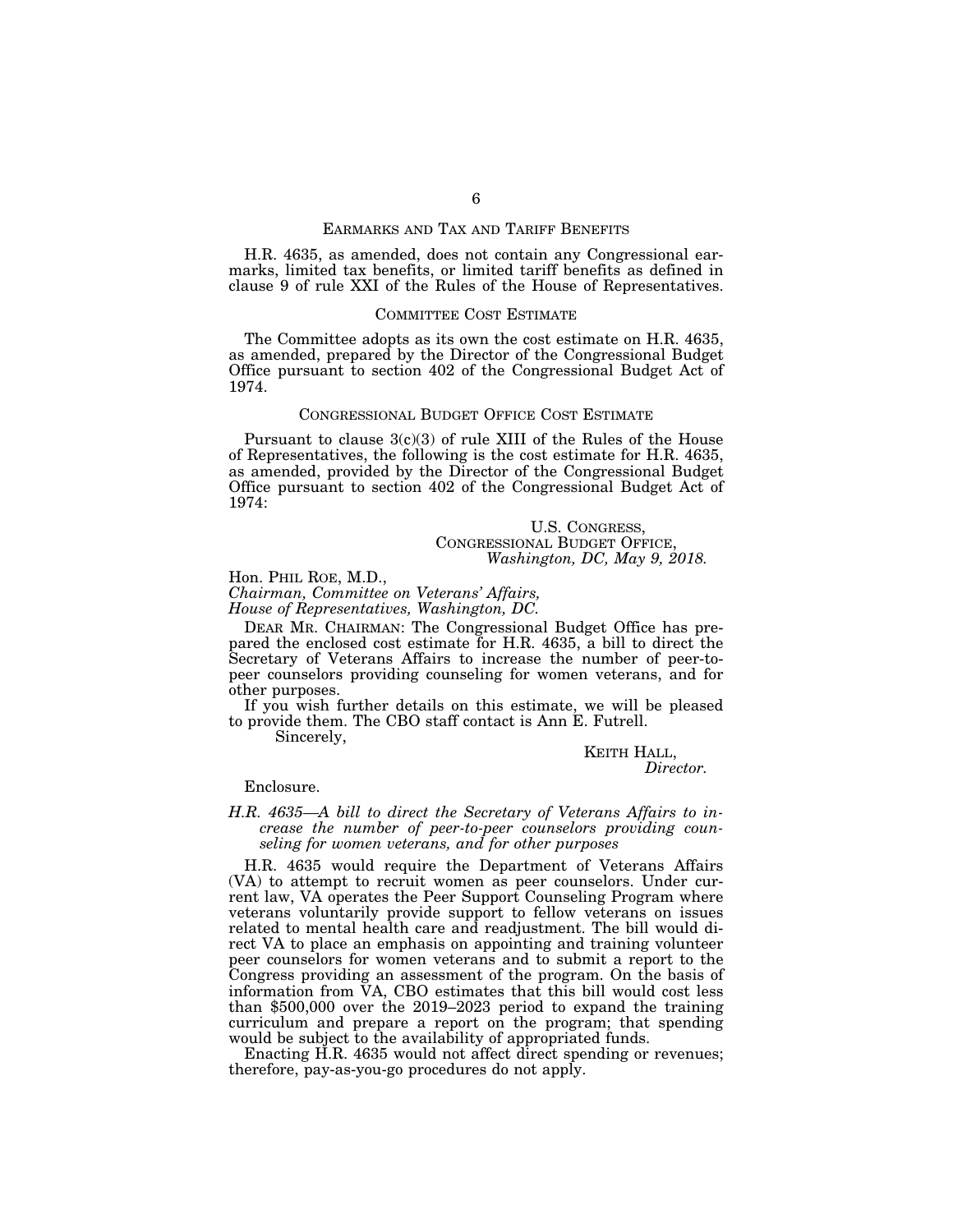CBO estimates that enacting H.R. 4635 would not increase net direct spending or on-budget deficits in any of the four consecutive 10-year periods beginning in 2029.

H.R. 4635 contains no intergovernmental or private-sector mandates as defined in the Unfunded Mandates Reform Act.

The CBO staff contact for this estimate is Ann E. Futrell. The estimate was reviewed by Leo Lex, Deputy Assistant Director for Budget Analysis.

#### FEDERAL MANDATES STATEMENT

The Committee adopts as its own the estimate of Federal mandates regarding H.R. 4635, as amended, prepared by the Director of the Congressional Budget Office pursuant to section 423 of the Unfunded Mandates Reform Act.

#### ADVISORY COMMITTEE STATEMENT

No advisory committees within the meaning of section 5(b) of the Federal Advisory Committee Act would be created by H.R. 4635, as amended.

## STATEMENT OF CONSTITUTIONAL AUTHORITY

Pursuant to Article I, section 8 of the United States Constitution, H.R. 4635, as amended, is authorized by Congress' power to ''provide for the common Defense and general Welfare of the United States.''

## APPLICABILITY TO LEGISLATIVE BRANCH

The Committee finds that H.R. 4635, as amended, does not relate to the terms and conditions of employment or access to public services or accommodations within the meaning of section 102(b)(3) of the Congressional Accountability Act.

## STATEMENT ON DUPLICATION OF FEDERAL PROGRAMS

Pursuant to clause  $3(c)(5)$  of rule XIII of the Rules of the House of Representatives, the Committee finds that no provision of H.R. 4635, as amended, establishes or reauthorizes a program of the Federal Government known to be duplicative of another Federal program, a program that was included in any report from the Government Accountability Office to Congress pursuant to section 21 of Public Law 111–139, or a program related to a program identified in the most recent Catalog of Federal Domestic Assistance.

## DISCLOSURE OF DIRECTED RULEMAKING

Pursuant to section 3(i) of H. Res. 5, 115th Cong. (2017), the Committee estimates that H.R. 4635, as amended, contains no directed rulemaking that would require the Secretary to prescribe regulations.

## SECTION-BY-SECTION ANALYSIS OF THE LEGISLATION

#### *Section 1. Peer support counseling program for women veterans*

Section  $1(a)$  of the bill would amend section  $1720F(j)$  of title 38 U.S.C. by adding at the end a new paragraph  $1720F(j)(4)$ .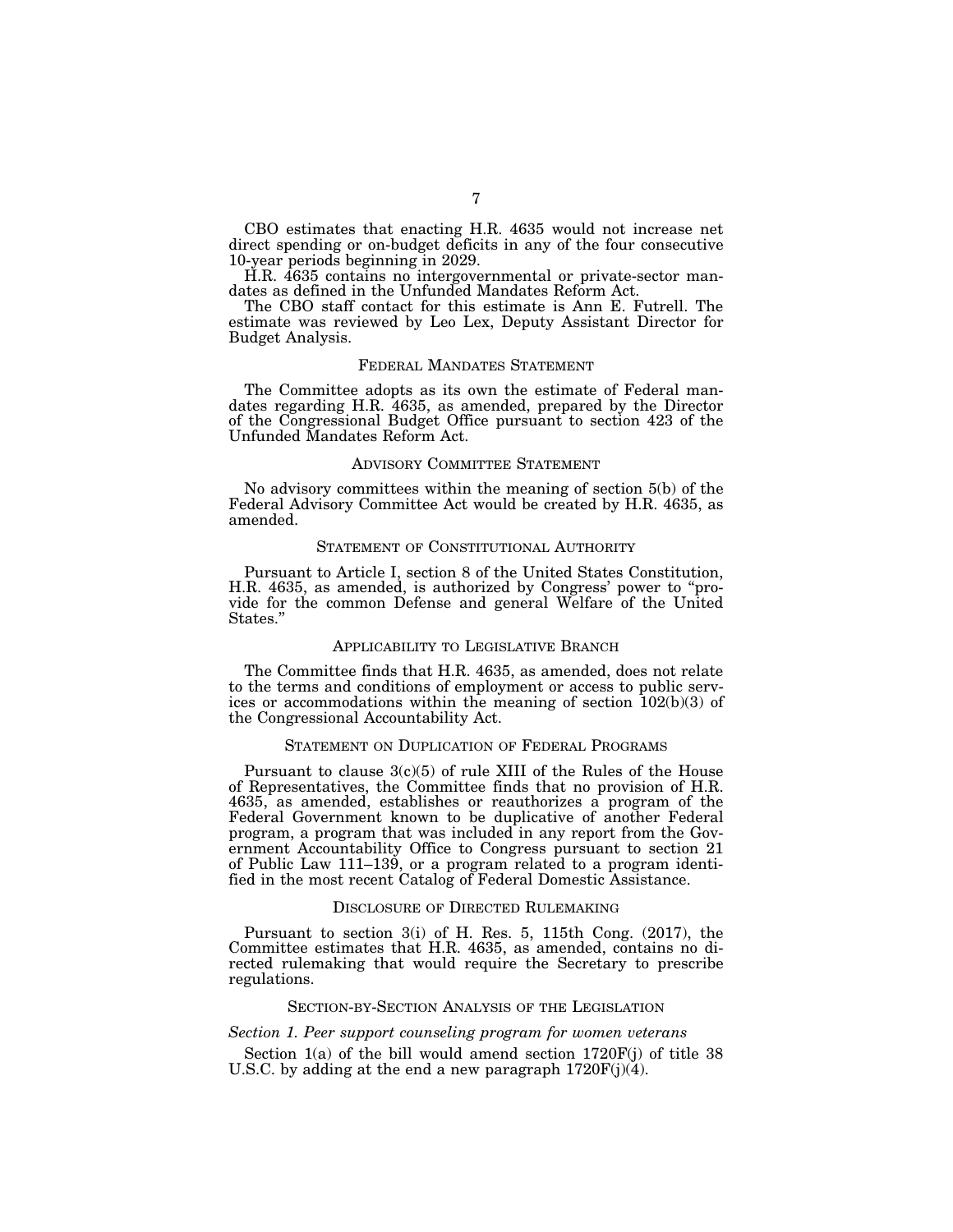The new paragraph  $1720F(j)(4)(A)$  would require VA, as part of the counseling program under this subsection, to emphasize appointing peer support counselors for women veterans and, to the degree practicable, to seek to recruit women peer support counselors with expertise in female gender specific issues and services, the provision of information about services and benefits provided under laws administered by VA, or employment mentoring.

The new paragraph  $1720F(j)(4)(B)$  would require VA, to the extent practicable, to emphasize facilitating peer support counseling for women veterans who are eligible for counseling and services under section 1720D of title 38 U.S.C., have PTSD or suffer from another mental health condition, are homeless or at risk of becoming homeless, or are otherwise at increased risk of suicide as determined by VA.

The new paragraph  $1720F(j)(4)(C)$  would require VA to conduct outreach to inform women veterans about the program and the assistance available under the volunteer peer support counseling program.

The new paragraph  $1720F(j)(4)(D)$  would require VA to coordinate with such community organizations, State and local governments, institutions of higher education, chambers of commerce, local business organizations, organizations that provide legal assistance, and other organizations as VA considers appropriate.

The new paragraph  $1720F(j)(4)(E)$  would require VA to provide adequate training for peer support counselors including training carried out under the national program of training required by section 304(c) of the Caregivers and Veterans Omnibus Health Services Act of 2010 (38 U.S.C. 1712A note).

Section 1(b) of the bill would require VA to carry out paragraph (4) of section  $1720F(j)$  of title 38 U.S.C. as added by subsection  $1(a)$ of the bill using funds otherwise made available to VA and stipulate that no additional funds are authorized to be appropriated by reason of such paragraph.

Section 1(c) of the bill would require VA, not later than two years after the date of enactment, to submit to the Committees on Veterans' Affairs of the Senate and House of Representatives a report on the peer support counseling program under section 1720F(j) of title 38 U.S.C. as amended by section 1(a) of the bill and require such report to include the number of peer support counselors in the program, an assessment of the effectiveness of the program, and a description of the oversight of the program.

#### CHANGES IN EXISTING LAW MADE BY THE BILL, AS REPORTED

In compliance with clause 3(e) of rule XIII of the Rules of the House of Representatives, changes in existing law made by the bill, as reported, are shown as follows (existing law proposed to be omitted is enclosed in black brackets, new matter is printed in italic, existing law in which no change is proposed is shown in roman):

#### CHANGES IN EXISTING LAW MADE BY THE BILL, AS REPORTED

In compliance with clause 3(e) of rule XIII of the Rules of the House of Representatives, changes in existing law made by the bill, as reported, are shown as follows (new matter is printed in italic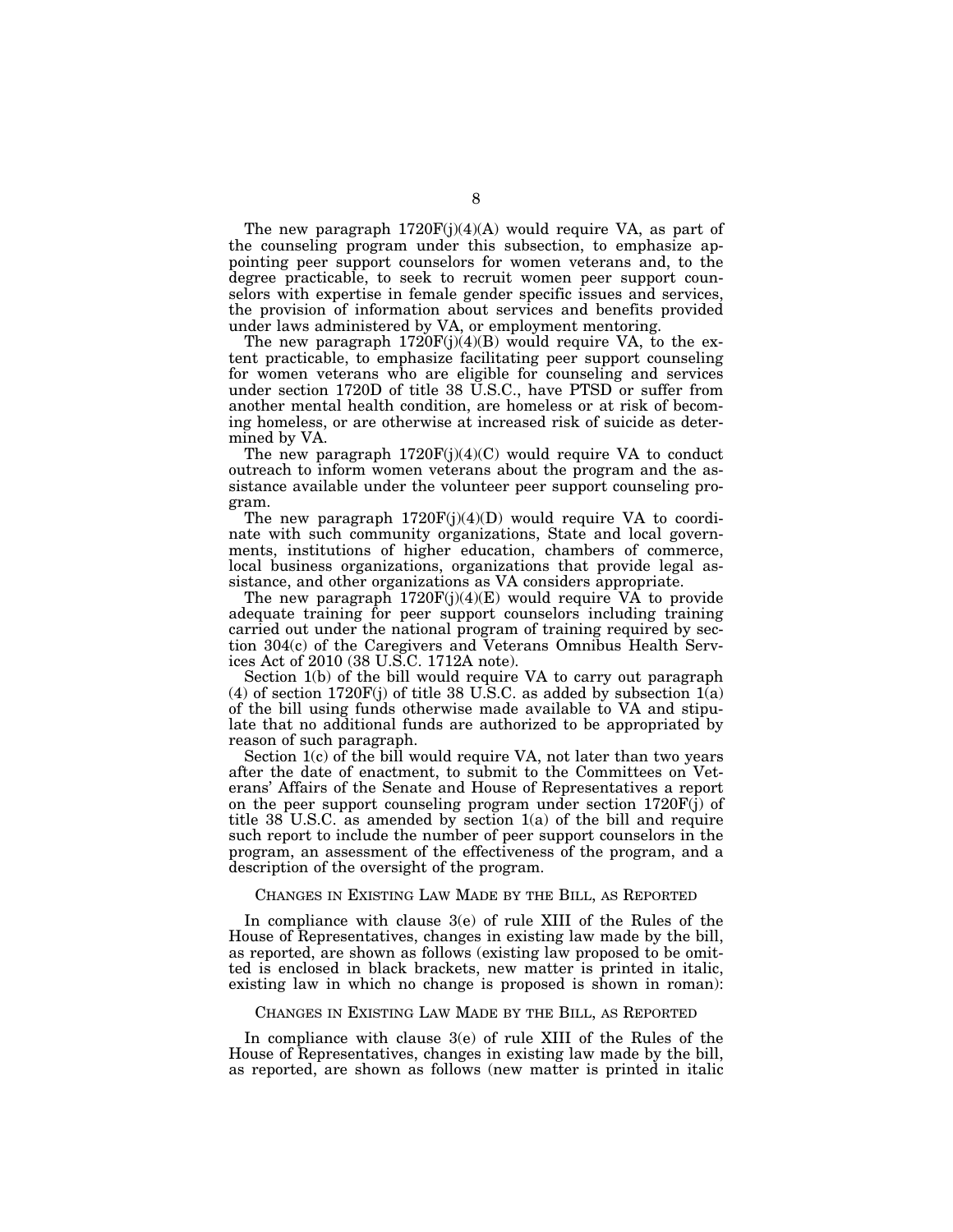and existing law in which no change is proposed is shown in roman):

#### **TITLE 38, UNITED STATES CODE**

\* \* \* \* \* \* \*

## **PART II—GENERAL BENEFITS**

\* \* \* \* \* \* \*

## **CHAPTER 17—HOSPITAL, NURSING HOME, DOMICILIARY, AND MEDICAL CARE**

SUBCHAPTER II—HOSPITAL, NURSING HOME, OR DOMICILIARY CARE AND MEDICAL TREATMENT

\* \* \* \* \* \* \*

\* \* \* \* \* \* \*

## **§ 1720F. Comprehensive program for suicide prevention among veterans**

(a) ESTABLISHMENT.—The Secretary shall develop and carry out a comprehensive program designed to reduce the incidence of suicide among veterans incorporating the components described in this section.

(b) STAFF EDUCATION.—In carrying out the comprehensive program under this section, the Secretary shall provide for mandatory training for appropriate staff and contractors (including all medical personnel) of the Department who interact with veterans. This training shall cover information appropriate to the duties being performed by such staff and contractors. The training shall include information on—

(1) recognizing risk factors for suicide;

(2) proper protocols for responding to crisis situations involving veterans who may be at high risk for suicide; and

(3) best practices for suicide prevention.

(c) HEALTH ASSESSMENTS OF VETERANS.—In carrying out the comprehensive program, the Secretary shall direct that medical staff offer mental health in their overall health assessment when veterans seek medical care at a Department medical facility (including a center established under section 1712A of this title) and make referrals, at the request of the veteran concerned, to appropriate counseling and treatment programs for veterans who show signs or symptoms of mental health problems.

(d) DESIGNATION OF SUICIDE PREVENTION COUNSELORS.—In carrying out the comprehensive program, the Secretary shall designate a suicide prevention counselor at each Department medical facility other than centers established under section 1712A of this title. Each counselor shall work with local emergency rooms, police departments, mental health organizations, and veterans service organizations to engage in outreach to veterans and improve the coordination of mental health care to veterans.

(e) BEST PRACTICES RESEARCH.—In carrying out the comprehensive program, the Secretary shall provide for research on best prac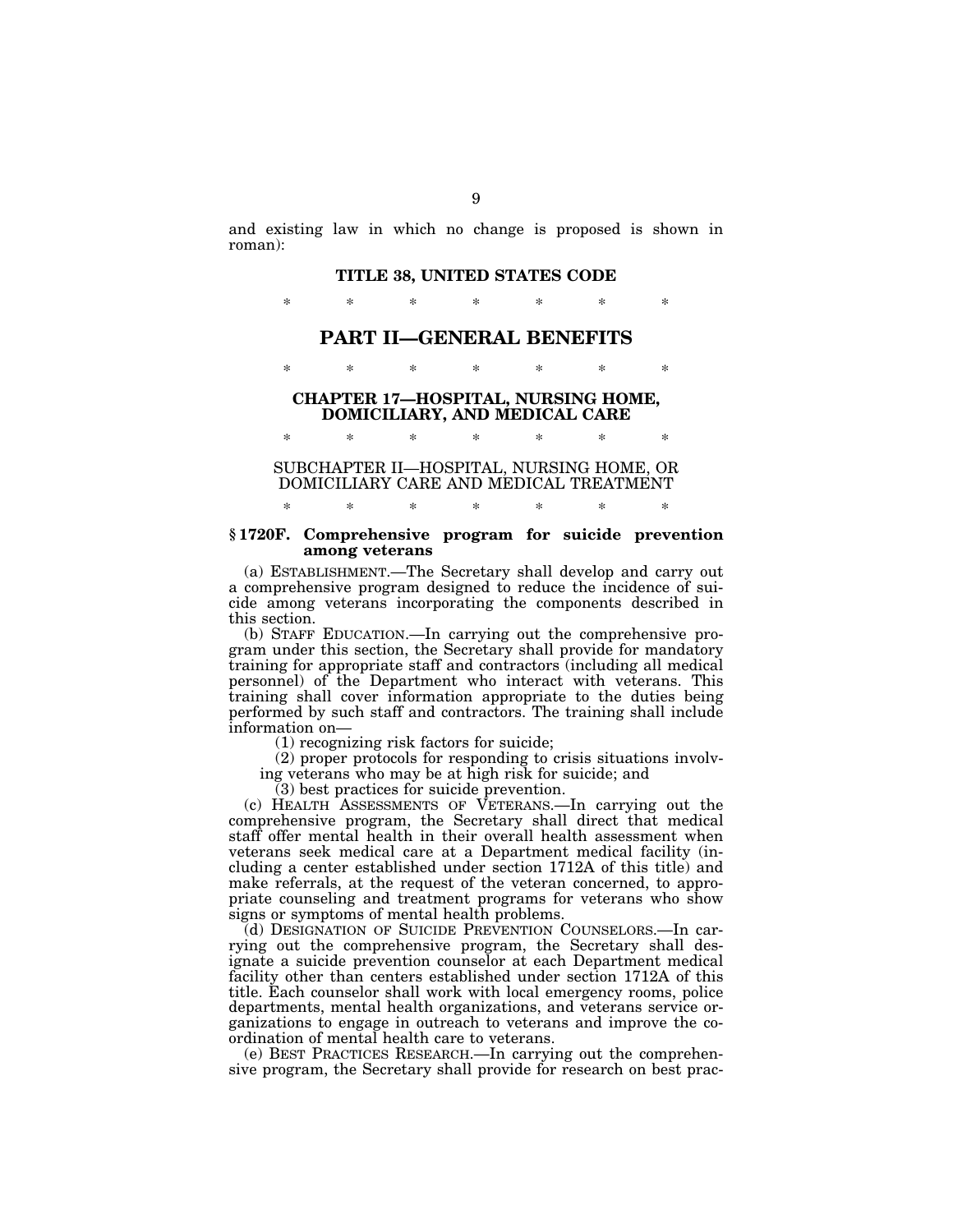tices for suicide prevention among veterans. Research shall be conducted under this subsection in consultation with the heads of the following entities:

(1) The Department of Health and Human Services.

(2) The National Institute of Mental Health.

(3) The Substance Abuse and Mental Health Services Administration.

(4) The Centers for Disease Control and Prevention.

(f) SEXUAL TRAUMA RESEARCH.—In carrying out the comprehensive program, the Secretary shall provide for research on mental health care for veterans who have experienced sexual trauma while in military service. The research design shall include consideration of veterans of a reserve component.

(g) 24-HOUR MENTAL HEALTH CARE.—In carrying out the comprehensive program, the Secretary shall provide for mental health care availability to veterans on a 24-hour basis.

(h) HOTLINE.—In carrying out the comprehensive program, the Secretary may provide for a toll-free hotline for veterans to be staffed by appropriately trained mental health personnel and available at all times.

(i) OUTREACH AND EDUCATION FOR VETERANS AND FAMILIES.—In carrying out the comprehensive program, the Secretary shall provide for outreach to and education for veterans and the families of veterans, with special emphasis on providing information to veterans of Operation Iraqi Freedom and Operation Enduring Freedom and the families of such veterans. Education to promote mental health shall include information designed to—

(1) remove the stigma associated with mental illness;

(2) encourage veterans to seek treatment and assistance for mental illness;

(3) promote skills for coping with mental illness; and

(4) help families of veterans with—

(A) understanding issues arising from the readjustment of veterans to civilian life;

(B) identifying signs and symptoms of mental illness; and

(C) encouraging veterans to seek assistance for mental illness.

(j) PEER SUPPORT COUNSELING PROGRAM.—(1) In carrying out the comprehensive program, the Secretary shall establish and carry out a peer support counseling program, under which veterans shall be permitted to volunteer as peer counselors—

(A) to assist other veterans with issues related to mental health and readjustment; and

(B) to conduct outreach to veterans and the families of veterans.

(2) In carrying out the peer support counseling program under this subsection, the Secretary shall provide adequate training for peer counselors, including training carried out under the national program of training required by section 304(c) of the Caregivers and Veterans Omnibus Health Services Act of 2010 (38 U.S.C. 1712A note).

(3) In addition to other locations the Secretary considers appropriate, the Secretary shall carry out the peer support program under this subsection at each Department medical center.